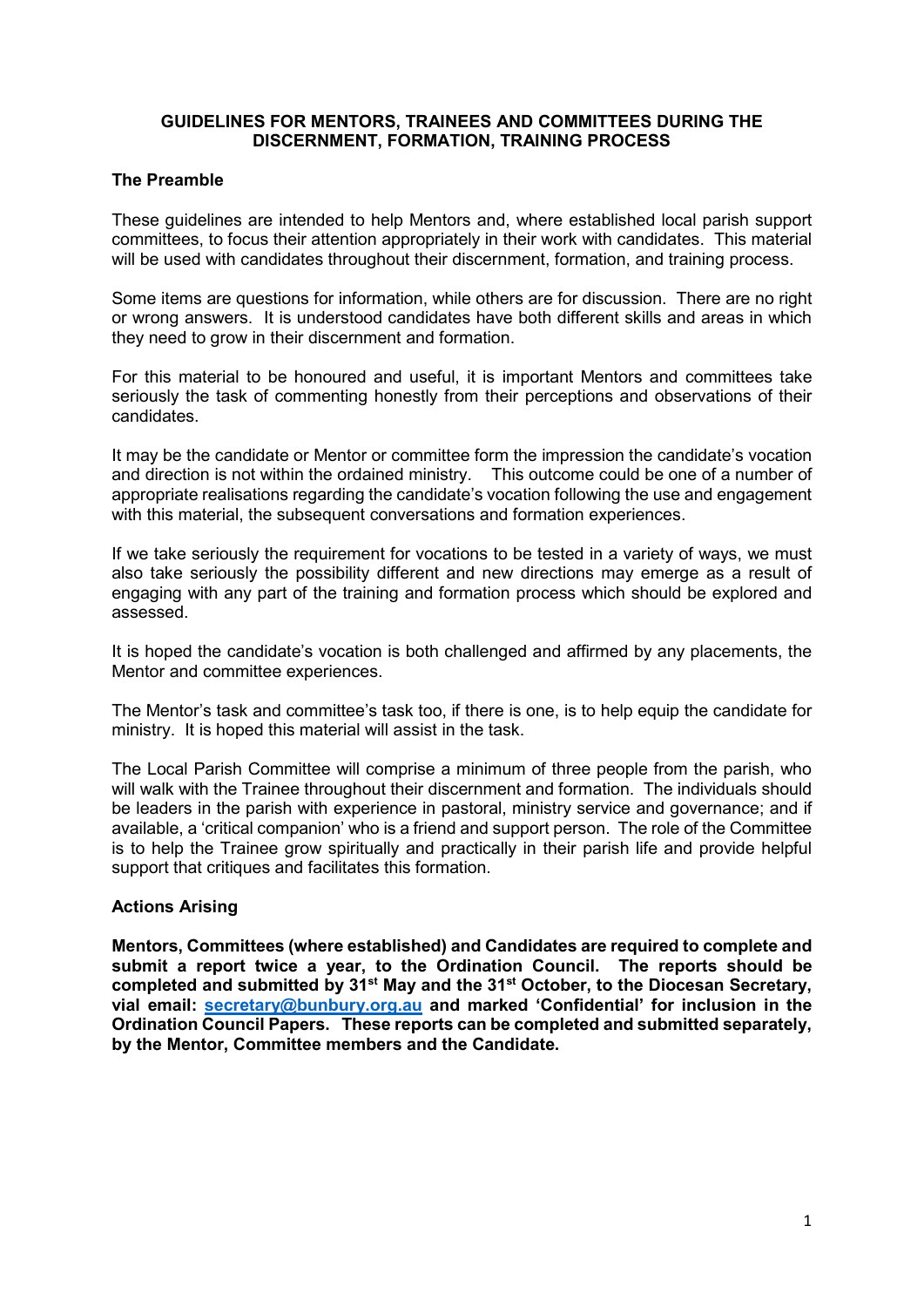# **1. The Candidate as a Person**

## **Description:**

Ministry involved a person fully and has considerable impact on the person of the minister. It is also true the character of a person greatly influences how they exercise their ministry. You are asked to consider how the candidate functions as a person in the course of their discernment, training and formation and placements.

### **For the Mentor there is demonstrable evidence the candidate has:**

- 1. Identified the unreal expectations of others and is handling these appropriately as they affect the candidate
- 2. Recognised and is sensitive to the needs and viewpoints of those linked closed in their relationships.
- 3. There is evidence demonstrated concerning how they value their spouse or partner if there is one, their family for themselves and not just as the 'minister's spouse and children'.
- 4. Established a working balance of the demands from the vocation to ministry and the vocation to marriage and family life and other work commitments
- 5. Demonstrated a capacity to switch off from work and not bring it home always.
- 6. Spent time reflecting on their own story and its significant moments and how these have shaped their life
- 7. The capacity to appropriately disclose aspects of their own story as it relates to others
- 8. The capacity to understand and recognise and have insight into their own motives and how this affects their ministry and their actions
- 9. The capacity to take account of the impact of their ministry on themselves
- 10. Awareness of their own needs and can ask others for help and does so in a timely and appropriate manner
- 11. Awareness and some knowledge of their own self negating patterns and how to prevent or modify them
- 12. Experienced and understands the cost and benefits of personal growth and its impacts

- 1. Have a sense of dependence on God
- 2. Made use of the Daily Office (or other structured forms of prayer)
- 3. Demonstrated the capacity to be a self-started (considering all aspects of life and ministry)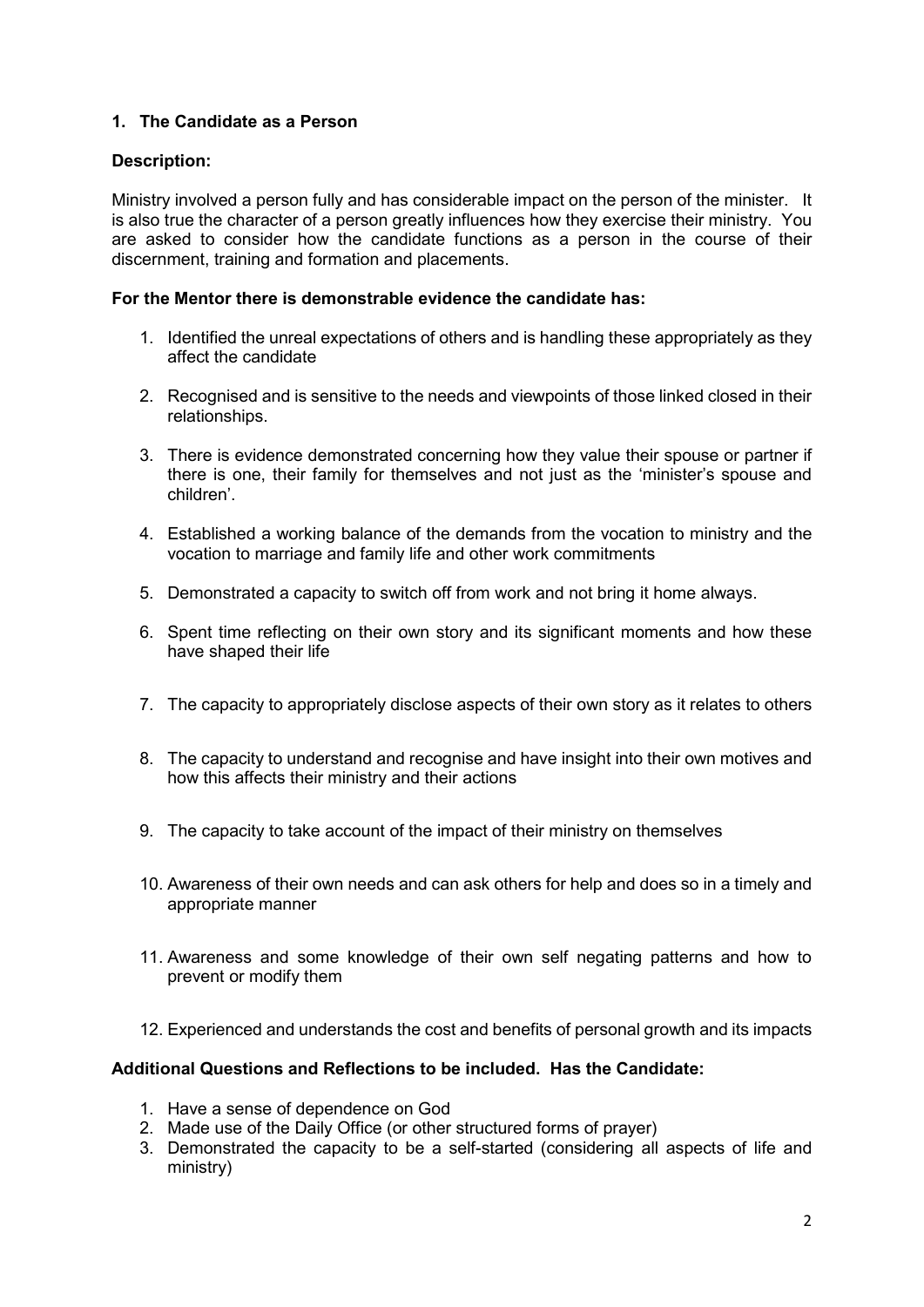- 4. Insights into their own needs to work in ministry
- 5. Set for self, reasonable expectations and goals
- 6. Accepted their own limits and needs
- 7. Found ways of caring for self as a person, especially in rest and recreation
- 8. Been able to allow others to care for them
- 9. Acknowledged the sometimes serious contradictions between what they say and do
- 10. Been able to admit failure, learn and grow
- 11. Been a reasonable self-advocate
- 12. Demonstrated willingness and ability to accept and receive criticism
- 13. Received and accepted praise
- 14. Presented authentically
- 15. Accepted feedback and able to use it constructively
- 16. Demonstrated a capacity to seek appropriate counselling for self when necessary
- 17. A spiritual director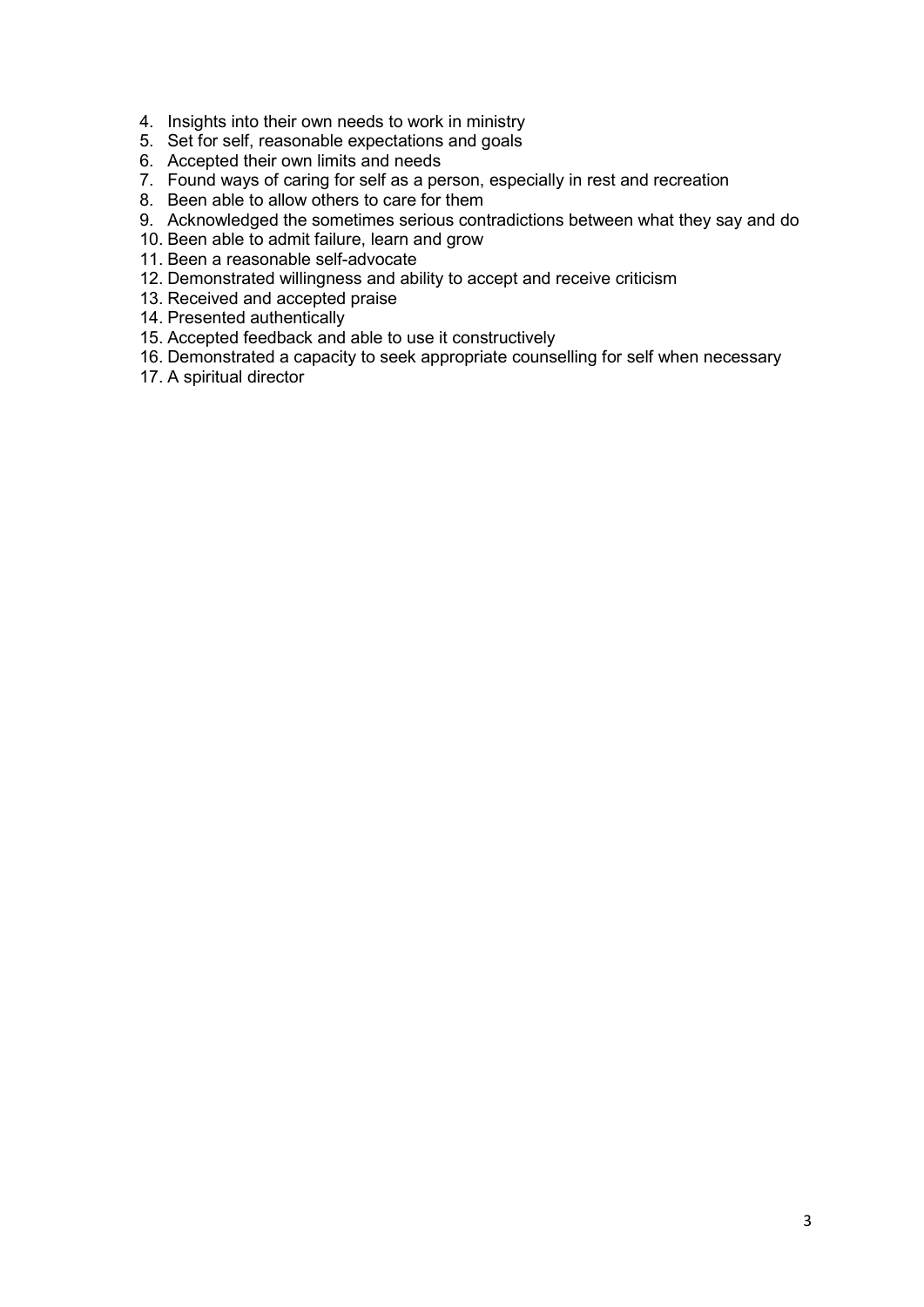## **2. The Candidate as a Preacher and Leader in Worship**

### **Description**

There needs to be a consideration on how the candidate assists in the leading of public worship in ways in accordance with the Anglican tradition and assists people of this congregation to enter wholeheartedly into worship. Consideration should be given to the candidate's preaching as to whether people indeed hear 'good news' and are fed by the spoken word.

## **For the Mentor there is demonstrable evidence the candidate has:**

- 1. Experienced and knows at least one priest whom they consider effectively leads worship
- 2. Some knowledge and understanding of the meaning of any part of the worship in which they are involved
- 3. The ability to critique their own preaching
- 4. The ability to critique self-leading worship.

- 1. Is the candidate punctual for the start of worship arriving in good time?
- 2. Does the candidate arrive prepared for worship?
- 3. Do they assist others in making ready for worship?
- 4. Do they use personal resources of voice, posture, manner in a way that helps others to worship?
- 5. Do they lead intercessions so people feel led in prayer and are not overwhelmed, or drowned in personal agendas?
- 6. Can they readily find their way around the bible?
- 7. Do they have knowledge of the prayer book (can they readily find the relevant place in the book?)
- 8. Can they plan a time of worship around a theme?
- 9. Are they able to lead children's worship?
- 10. Are they able to worship themselves when they lead worship?
- 11. When not leading worship do they attend for worship and participate
- 12. Are they able and do they show willingness to discuss the issues involved for them in the transition between the pew and being up the front?
- 13. Do they follow the normal practice of the parish when officiating in the Priest's absence, are they reliable and appropriate?
- 14. Do they show competition and a need to be proving themselves better than other ministers?
- 15. Are they confident in their preaching i.e., not self-conscious?
- 16. Do they deliver sermons preaching 'good news', identifiably and relevantly to the congregation?
- 17. Do they make good use of feedback on their effectiveness and need for change?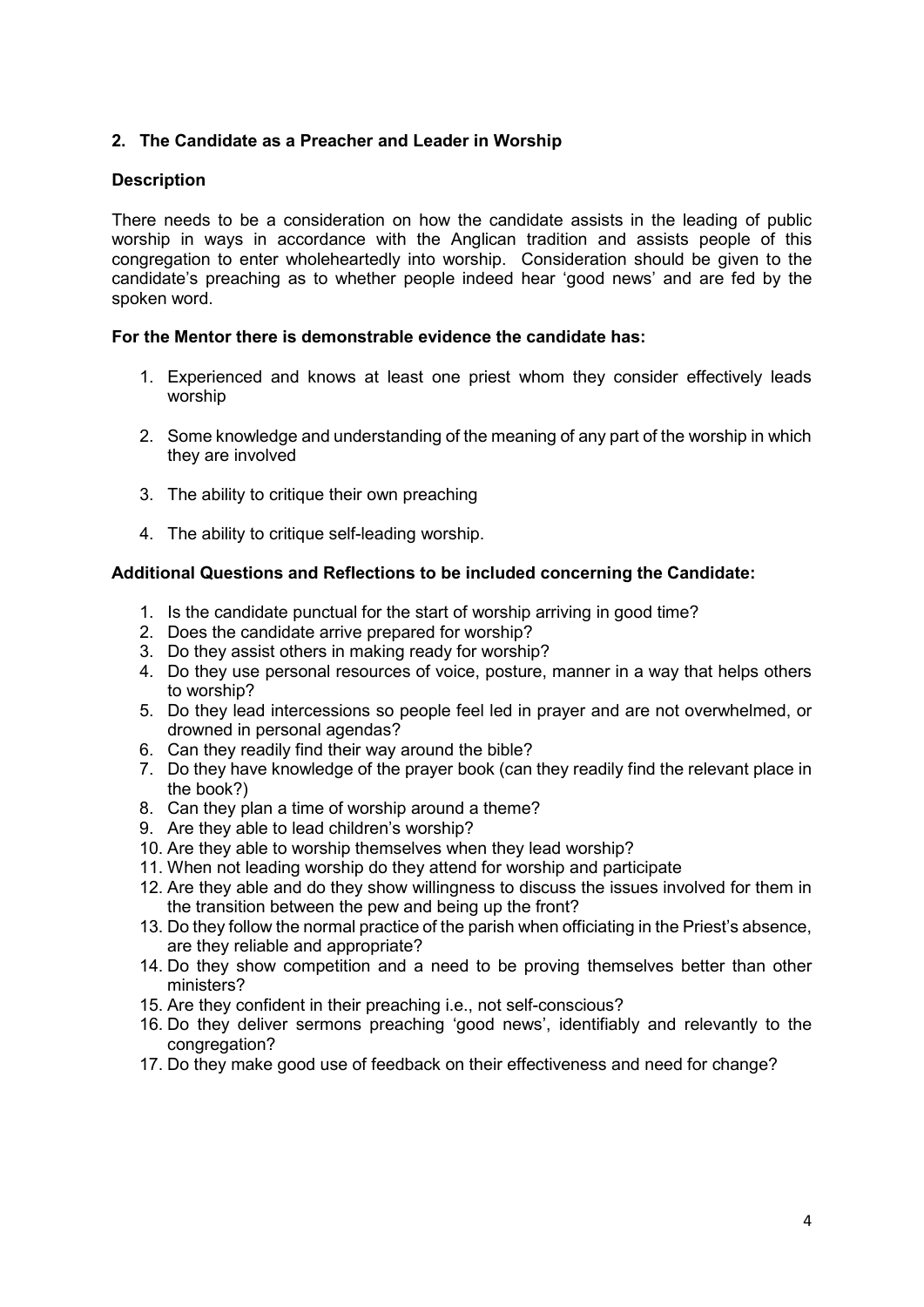# **3. The Candidate as a Teacher**

## **Description:**

How does the candidate communicate knowledge of the bible and theology? Are people helped by the candidate to live their lives in the light of their faith, to pray and to explore the difficulties and do they work in small and large groups with others in a coherent, helpful manner.

### **For the Mentor there is demonstrable evidence the candidate has:**

- 1. Knowledge and understanding of two good models of teaching
- 2. Knowledge and understanding of the resources available in the area of religious education
- 3. Understanding of the process of learning from experience and enables others to learn in this way
- 4. Engaged in a process of self-reflection to evaluate their own performance and make changes as appropriate
- 5. Given time for preparation and evaluation
- 6. Understanding and awareness when teaching is an appropriate way to meet needs
- 7. Had some experience in leading small groups, teaching in Sunday School
- 8. An active prayer life
- 9. The ability and demonstrates the capacity to follow up pastorally with people on matters to do with their prayer life.

- 1. Are they excited by the knowledge they want to share?
- 2. Do they notice and use indications if they find they are not communicating?
- 3. Do they know how to teach a person to pray?
- 4. Are they able to share their spiritual journey?
- 5. Can they relate theology and demonstrate insights as it relates to daily life?
- 6. Can they share their personal experience of God?
- 7. Can they share their Christian beliefs?
- 8. Are they able to help people express their concerns and questions?
- 9. Can they address people's concerns and questions?
- 10. Do they try different ways of getting the message across, i.e., different use of voice and materials?
- 11. Do people find their teaching speaks to both their head and heart?
- 12. Do they help people share their faith with others?
- 13. Do they help others to be respectful to other religions?
- 14. Do they communicate with all ages?
- 15. Do they know their age groups?
- 16. Do they know their strengths and weaknesses communicating with different age groups?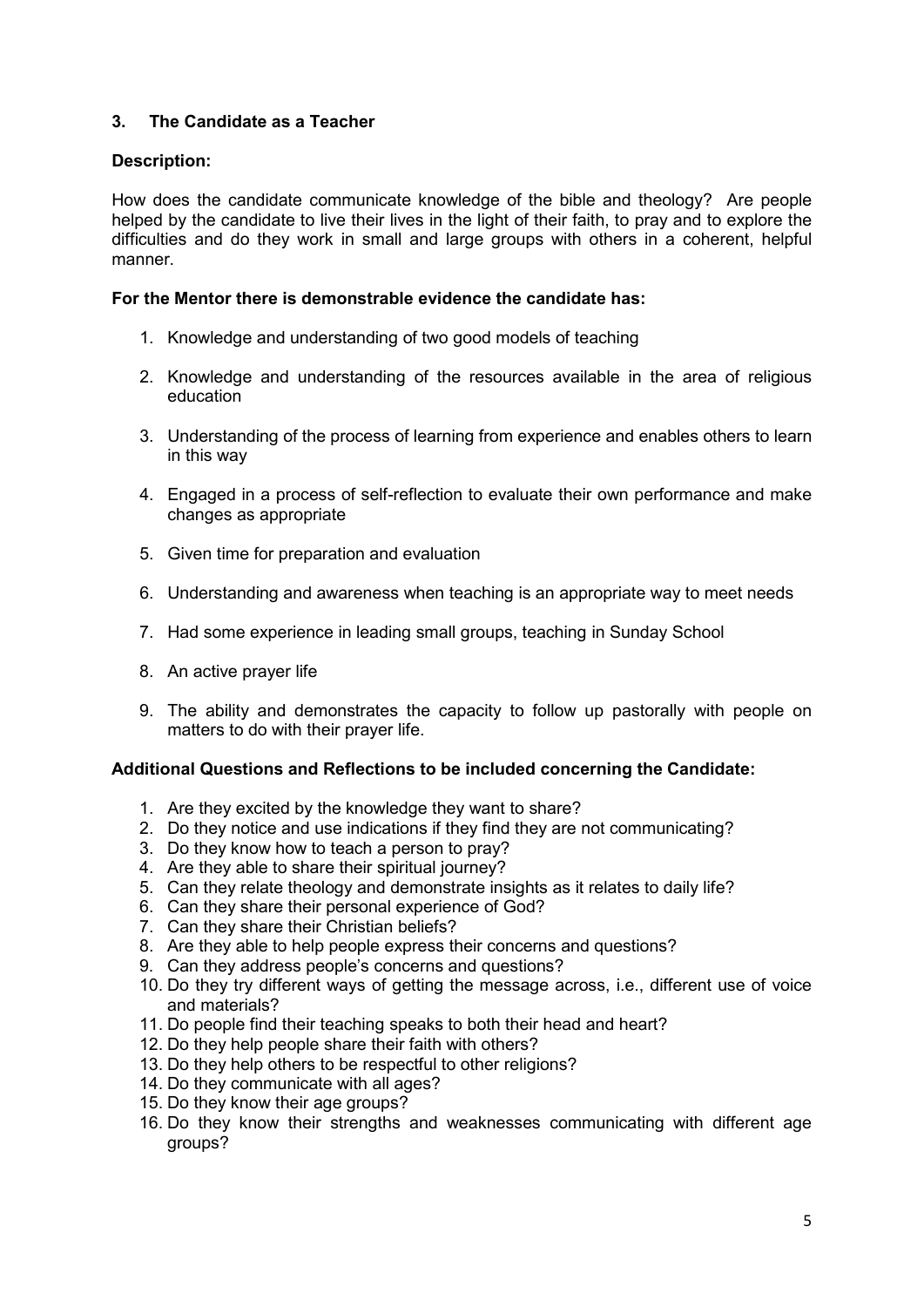## 4. **The Candidate as One who Cares for Others**

### **Description**

Caring is part of all ministry requiring insight, sensitivity, compassion and the ability to listen and respond usefully. It requires a certain self-discipline, generosity and genuineness unclouded by self-concern. The candidate should be considered as someone who is able to be and is a caring person and a person whose ministry will include pastoral care and their capacity to do so consistently and helpfully and authentically.

#### **For the Mentor there is demonstrable evidence the candidate:**

- 1. Thinks theologically on their experience in pastoral care
- 2. Distinguishes pastoral care and pastoral counselling
- 3. Knows their own typical reactions to stressful situation
- 4. Takes account of their over involvement and under involvement with people
- 5. Is able to critique their own pastoral work
- 6. Uses scriptural insights to aid their pastoral work
- 7. Can set and keep limits in relation to people and personal time

- 1. Have they experienced the possibilities and difficulties in going out to people (i.e., initiating contact; socially; knocking on doors….)?
- 2. Have they been exposed to a range of people in need (e.g., grief, conflict, difficulties in self-esteem, ageing)?
- 3. Can they give an account of some of these needs?
- 4. Do they understand how stress factors affect people?
- 5. Do they consistently assess their pastoral work?
- 6. Can they share understanding of pain, suffering and death?
- 7. Do they listen for the unspoken needs of people and is sensitive to them as well?
- 8. Can they help a person to explore problem areas in a range of situations?
- 9. Have they developed an understanding of God at work in the world that is useable in pastoral work?
- 10. Can they take the initiative to contact and follow up?
- 11. Do they know how to leave a situation when they need to?
- 12. Do they recognise when it is time to leave or not to call?
- 13. Can they give a Gospel affirmation such as 'God loves you'?
- 14. Do they come across to others as a genuine person in their caring?
- 15. Do they care for the weak and the strong?
- 16. Are they able to be vulnerable and show their vulnerability appropriately?
- 17. Can they evaluate pastoral situations and make referrals if necessary?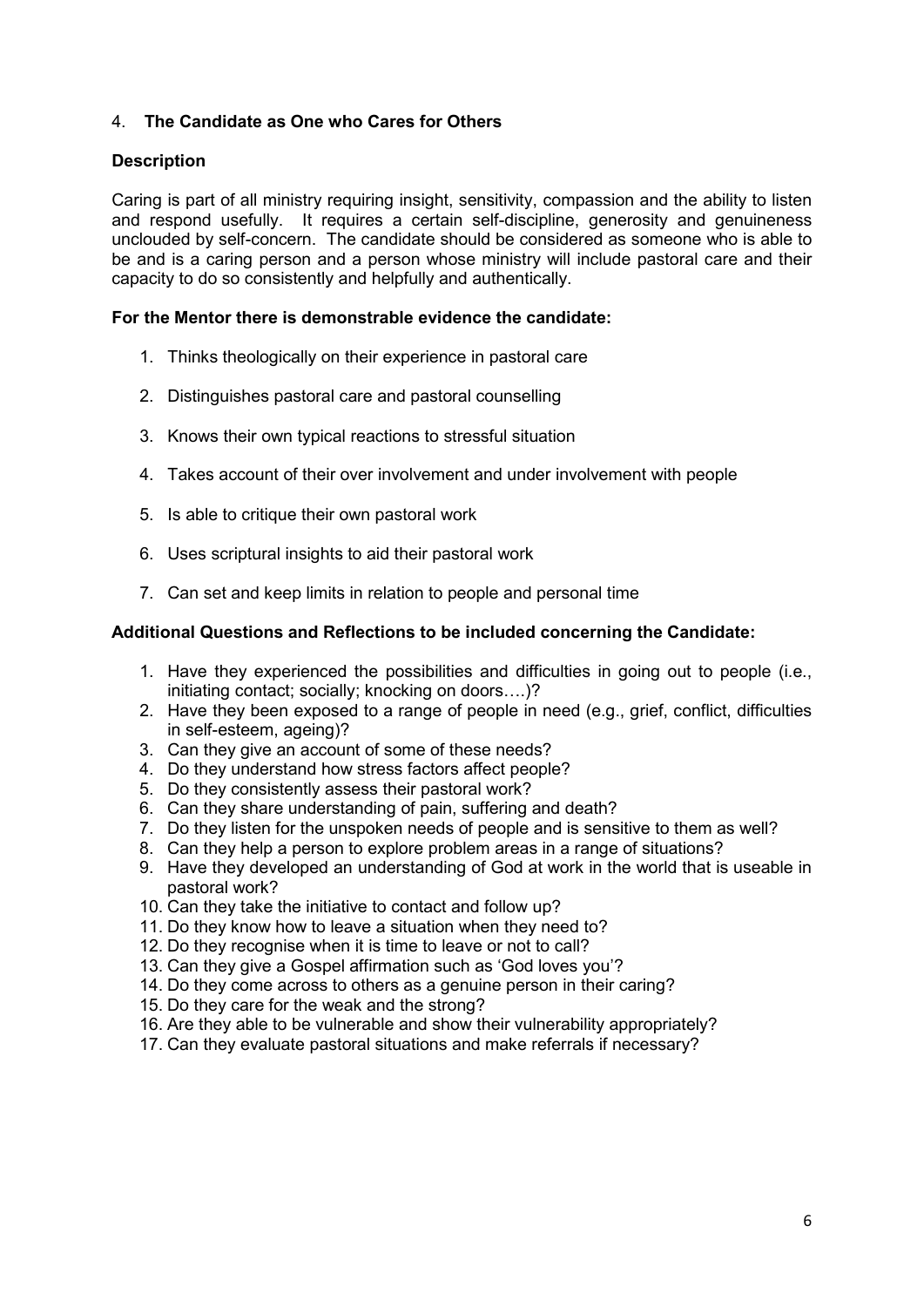# **5. The Candidate as a Leader in a Congregation**

## **Description**

The candidate needs to be considered as a leader, and whether they have the potential, ability, style, scope and effectiveness to be so. How is this assessed, demonstrated, and lived?

#### **For the Mentor there is demonstrable evidence the candidate:**

- 1. Knows at least one priest who they take as a model of leadership
- 2. Understands the relationship of ordained ministry to the life of the congregation
- 3. Acknowledges the gap between their vision and reality of the corporate life of the congregation
- 4. Is aware of their own development in ministry
- 5. Helps other develop their ministries
- 6. Critiques their own leadership
- 7. Recognises strengths and weaknesses of their own 'Church tradition'

- 1. Have they learned the story of this congregation to the present?
- 2. Do they appreciate what makes this congregation 'tick'?
- 3. Can they make an overview of the corporate life of the congregation?
- 4. Do they help build up the corporate life of the congregation?
- 5. Do they exercise leadership responsibility for some aspect of parish life?
- 6. Are they able to explain what they are about in a limited leadership role?
- 7. Do they see themselves as needing to develop in leadership roles?
- 8. Do they esteem their own ministry but not at the expense of others?
- 9. Are they able to recognise and start to develop the ministry of others?
- 10. Are they threatened or not, by other capable lay people?
- 11. Do they appreciate and work with people in other Anglican traditions while acknowledging their own place?
- 12. Do they keep appointments on time and keep to deadlines?
- 13. Do they accept their accountability to those placed over them as well as others with whom they work?
- 14. Do they establish and maintain a positive working relationship with the Priest and Supervisor and committee members?
- 15. Do they take responsibility for their own tasks (not expecting others will pick up after them)?
- 16. Have they enabled the committee to work with them?
- 17. Have they been pro-active?
- 18. Do they recognise administration as an aspect of caring and a gift of the spirit?
- 19. Do they work constructively with conflict in the congregation?
- 20. Do they use the appropriate decision making channels to discuss and follow through on proposal affecting the congregation?